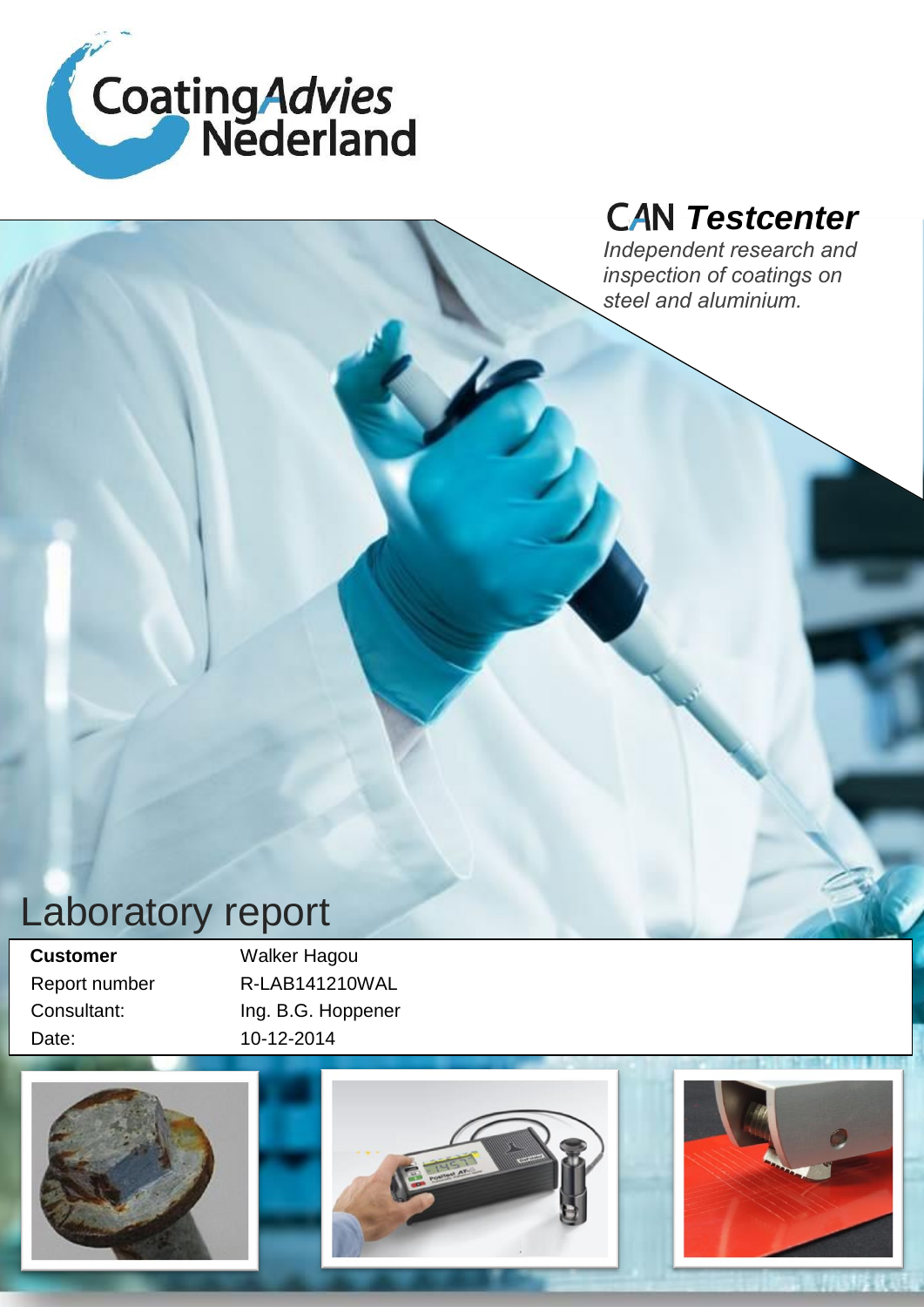

### **Performed test**

Evaluation of corrosion resistance of a large magnet in salt spray environment.

# **Test specifications**

*Neutral Salt spray test:*

| Test Method:                    | <b>ISO 9227 NSS</b>                                                                     |                                                                                             |
|---------------------------------|-----------------------------------------------------------------------------------------|---------------------------------------------------------------------------------------------|
| Positioning of product in test: | approximately 20° from vertical                                                         |                                                                                             |
| Test conditions:                | pH:<br>Concentration NaCL<br>Temperature<br>Collected solution (80cm2)                  | $6,5 - 7,2$<br>50 g/l $\pm$ 5 g/l<br>$35^{\circ}$ C ± 2°C<br>1.5 ml/ hour $\pm 0.5$ ml/hour |
| Test duration:                  | 500 hours                                                                               |                                                                                             |
| Assessment:                     | Assessment by customer<br>Pictures bij Coating Advies Nederland after 240 and 500 hours |                                                                                             |

#### **Products tested:**

| Customer<br>r description. | CAN order nr. |
|----------------------------|---------------|
| 1x large magnet            | 2014073       |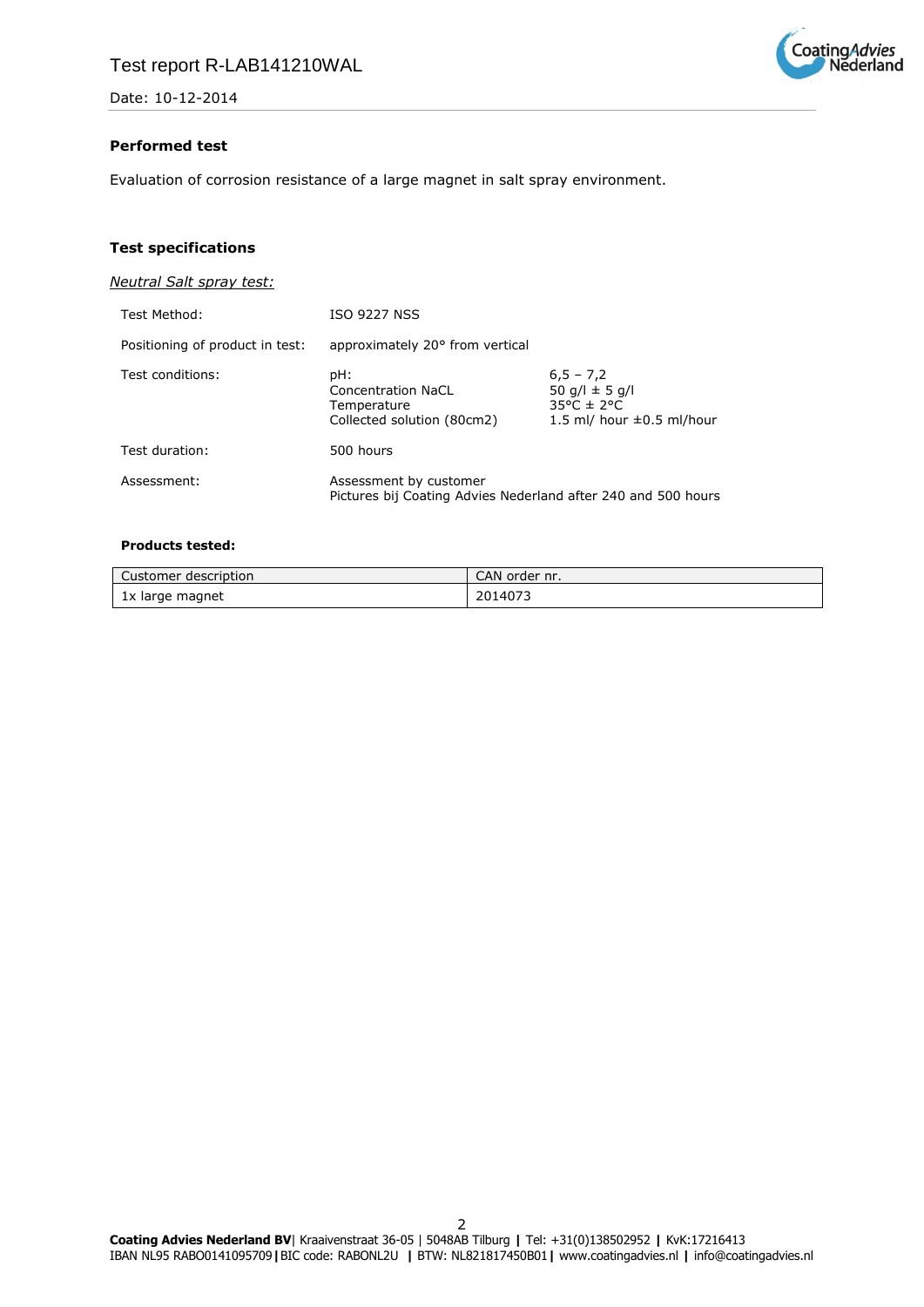

# **Pictures after 240 hours**

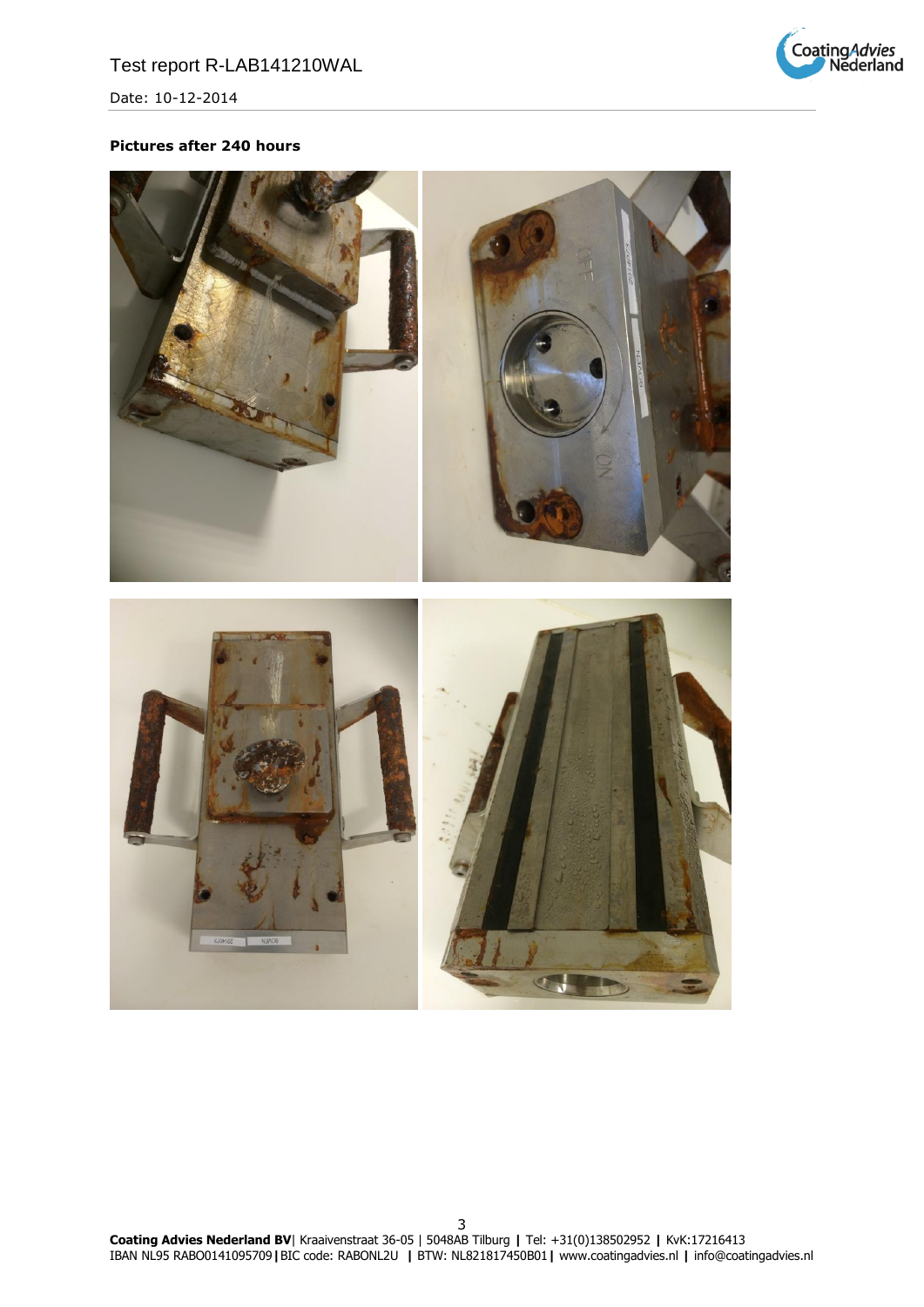

# **Pictures after 500 hours**





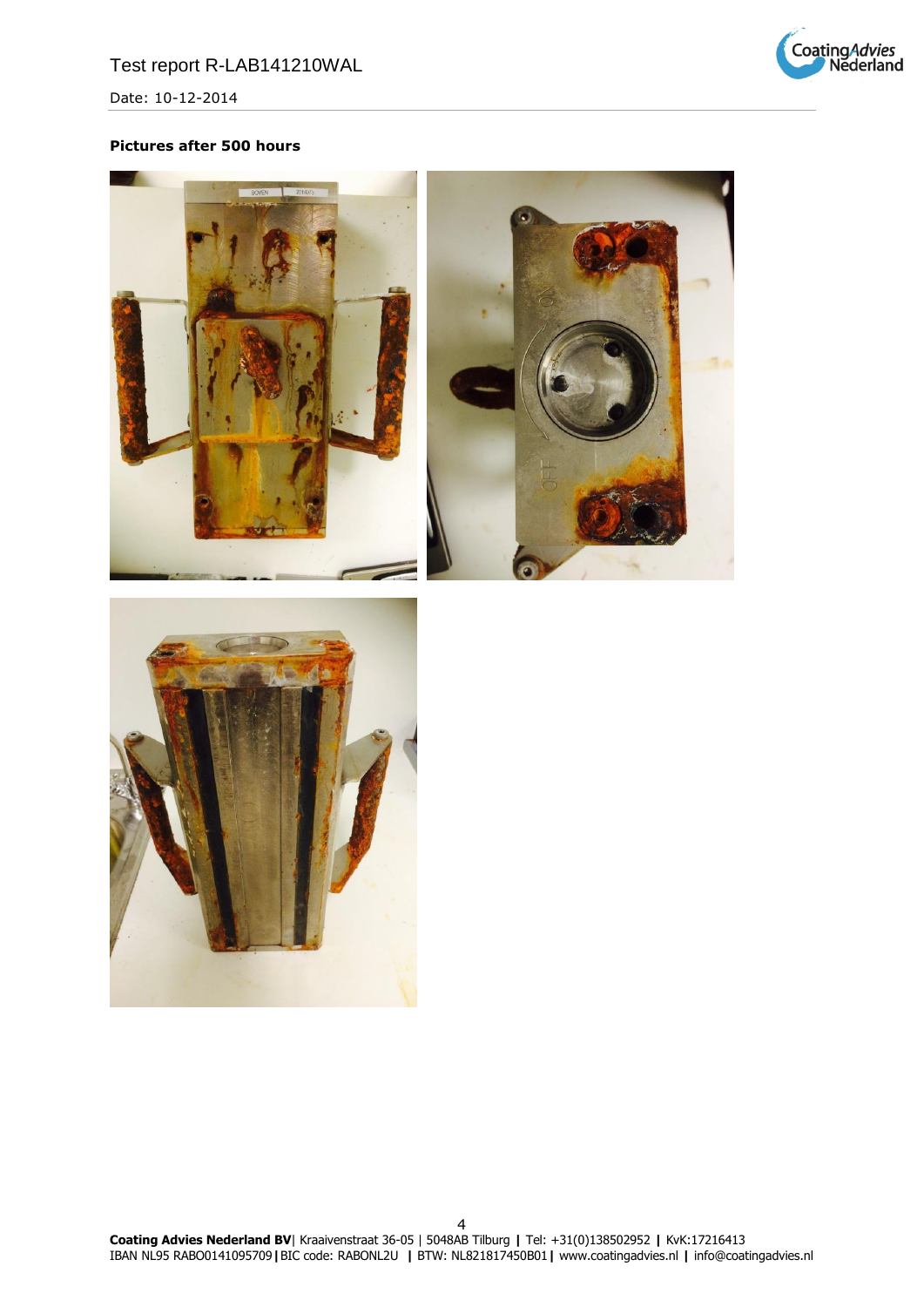

Ing. Ben Hoppener Senior consultant

**Tested by Date:**  $10-12-2014$